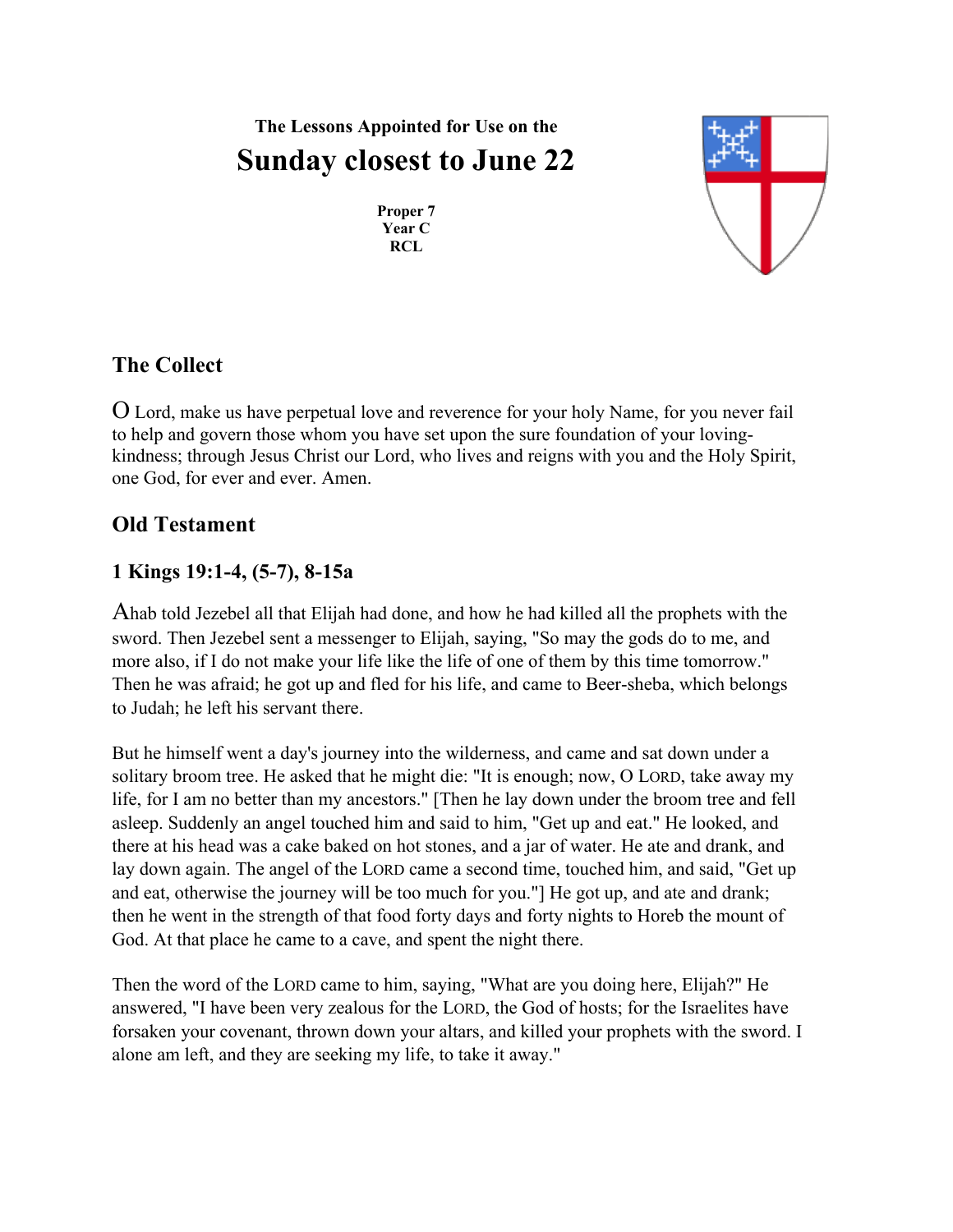He said, "Go out and stand on the mountain before the LORD, for the LORD is about to pass by." Now there was a great wind, so strong that it was splitting mountains and breaking rocks in pieces before the LORD, but the LORD was not in the wind; and after the wind an earthquake, but the LORD was not in the earthquake; and after the earthquake a fire, but theLORD was not in the fire; and after the fire a sound of sheer silence. When Elijah heard it, he wrapped his face in his mantle and went out and stood at the entrance of the cave. Then there came a voice to him that said, "What are you doing here, Elijah?" He answered, "I have been very zealous for the LORD, the God of hosts; for the Israelites have forsaken your covenant, thrown down your altars, and killed your prophets with the sword. I alone am left, and they are seeking my life, to take it away." Then the LORD said to him, "Go, return on your way to the wilderness of Damascus."

### **The Psalm**

#### **Psalm 42**

#### *Quemadmodum*

| 1 As the deer longs for the water-brooks, * |  |
|---------------------------------------------|--|
| so longs my soul for you, O God.            |  |

- 2 My soul is athirst for God, athirst for the living God; \* when shall I come to appear before the presence of God?
- 3 My tears have been my food day and night, \* while all day long they say to me, "Where now is your God?"
- 4 I pour out my soul when I think on these things: \* how I went with the multitude and led them into the house of God,
- 5 With the voice of praise and thanksgiving, \* among those who keep holy-day.
- 6 Why are you so full of heaviness, O my soul? \* and why are you so disquieted within me?
- 7 Put your trust in God; \* for I will yet give thanks to him,

who is the help of my countenance, and my God.

8 My soul is heavy within me; \*

therefore I will remember you from the land of Jordan, and from the peak of Mizar among the heights of Hermon.

- 9 One deep calls to another in the noise of your cataracts; \* all your rapids and floods have gone over me.
- 10 The LORD grants his loving-kindness in the daytime; \* in the night season his song is with me, a prayer to the God of my life.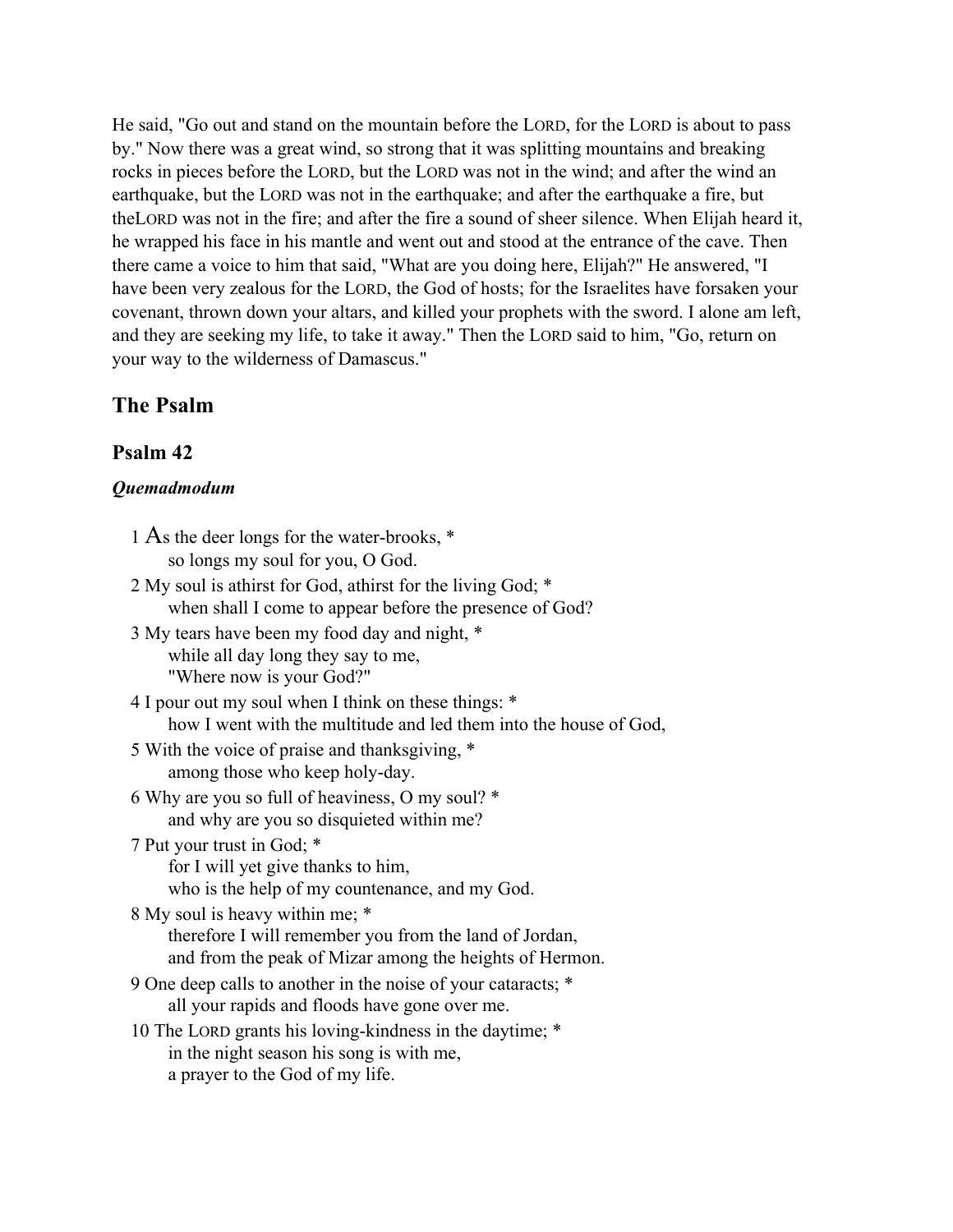- 11 I will say to the God of my strength, "Why have you forgotten me? \* and why do I go so heavily while the enemy oppresses me?"
- 12 While my bones are being broken, \* my enemies mock me to my face;
- 13 All day long they mock me \* and say to me, "Where now is your God?"
- 14 Why are you so full of heaviness, O my soul? \* and why are you so disquieted within me?
- 15 Put your trust in God; \* for I will yet give thanks to him, who is the help of my countenance, and my God.

#### *and*

#### **Psalm 43**

#### *Judica me, Deus*

1 Give judgment for me, O God, and defend my cause against an ungodly people; \* deliver me from the deceitful and the wicked. 2 For you are the God of my strength; why have you put me from you? \* and why do I go so heavily while the enemy oppresses me? 3 Send out your light and your truth, that they may lead me, \* and bring me to your holy hill and to your dwelling; 4 That I may go to the altar of God, to the God of my joy and gladness; \* and on the harp I will give thanks to you, O God my God. 5 Why are you so full of heaviness, O my soul? \* and why are you so disquieted within me?

#### 6 Put your trust in God; \*

for I will yet give thanks to him, who is the help of my countenance, and my God.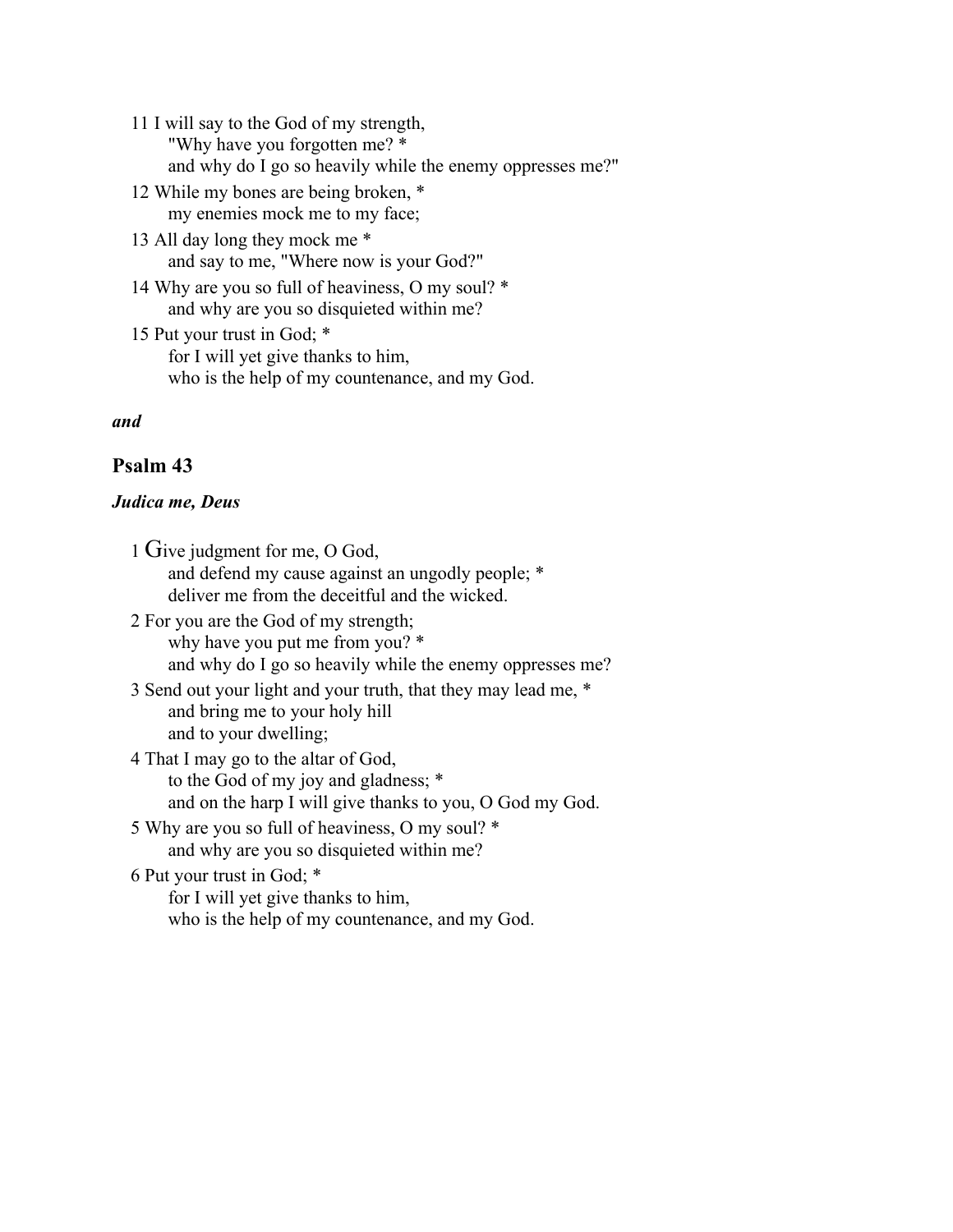# **The Epistle**

### **Galatians 3:23-29**

Now before faith came, we were imprisoned and guarded under the law until faith would be revealed. Therefore the law was our disciplinarian until Christ came, so that we might be justified by faith. But now that faith has come, we are no longer subject to a disciplinarian, for in Christ Jesus you are all children of God through faith. As many of you as were baptized into Christ have clothed yourselves with Christ. There is no longer Jew or Greek, there is no longer slave or free, there is no longer male and female; for all of you are one in Christ Jesus. And if you belong to Christ, then you are Abraham's offspring, heirs according to the promise.

# **The Gospel**

### **Luke 8:26-39**

Jesus and his disciples arrived at the country of the Gerasenes, which is opposite Galilee. As he stepped out on land, a man of the city who had demons met him. For a long time he had worn no clothes, and he did not live in a house but in the tombs. When he saw Jesus, he fell down before him and shouted at the top of his voice, "What have you to do with me, Jesus, Son of the Most High God? I beg you, do not torment me" -- for Jesus had commanded the unclean spirit to come out of the man. (For many times it had seized him; he was kept under guard and bound with chains and shackles, but he would break the bonds and be driven by the demon into the wilds.) Jesus then asked him, "What is your name?" He said, "Legion"; for many demons had entered him. They begged him not to order them to go back into the abyss.

Now there on the hillside a large herd of swine was feeding; and the demons begged Jesus to let them enter these. So he gave them permission. Then the demons came out of the man and entered the swine, and the herd rushed down the steep bank into the lake and was drowned.

When the swineherds saw what had happened, they ran off and told it in the city and in the country. Then people came out to see what had happened, and when they came to Jesus, they found the man from whom the demons had gone sitting at the feet of Jesus, clothed and in his right mind. And they were afraid. Those who had seen it told them how the one who had been possessed by demons had been healed. Then all the people of the surrounding country of the Gerasenes asked Jesus to leave them; for they were seized with great fear. So he got into the boat and returned. The man from whom the demons had gone begged that he might be with him; but Jesus sent him away, saying, "Return to your home, and declare how much God has done for you." So he went away, proclaiming throughout the city how much Jesus had done for him.